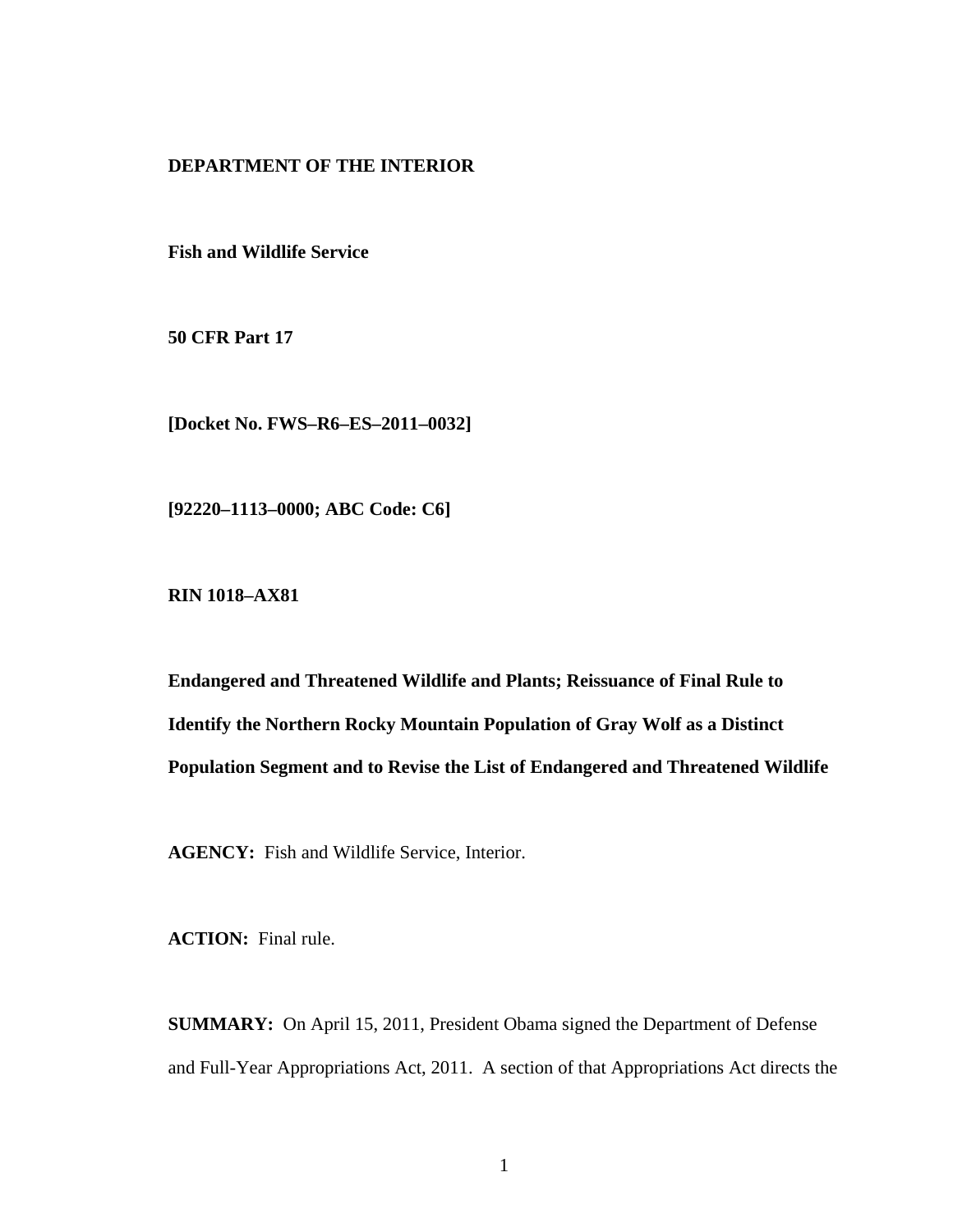Secretary of the Interior to reissue within 60 days of enactment the final rule published on April 2, 2009, that identified the Northern Rocky Mountain population of gray wolf *(Canis lupus)* as a distinct population segment (DPS) and to revise the List of Endangered and Threatened Wildlife by removing most of the gray wolves in the DPS. This rule complies with that directive.

**DATES:** This action is effective [INSERT DATE OF PUBLICATION IN THE FEDERAL REGISTER].

**ADDRESSES:** This final rule is available on the Internet at http://www.regulations.gov. It will also be available for inspection, by appointment, during normal business hours at U.S. Fish and Wildlife Service, Montana Ecological Services Field Office, 585 Shepard Way, Helena, MT 59601; telephone (406) 449–5225.

**FOR FURTHER INFORMATION CONTACT:** For information on wolves in the northern Rocky Mountains, see http://www.fws.gov/mountainprairie/species/mammals/wolf/, or contact U.S. Fish and Wildlife Service, Montana Ecological Services Field Office (see **ADDRESSES**) or telephone (406) 449–5225. Individuals who are hearing-impaired or speech-impaired may call the Federal Relay Service at 1–800–877–8337 for TTY assistance.

#### **SUPPLEMENTARY INFORMATION:**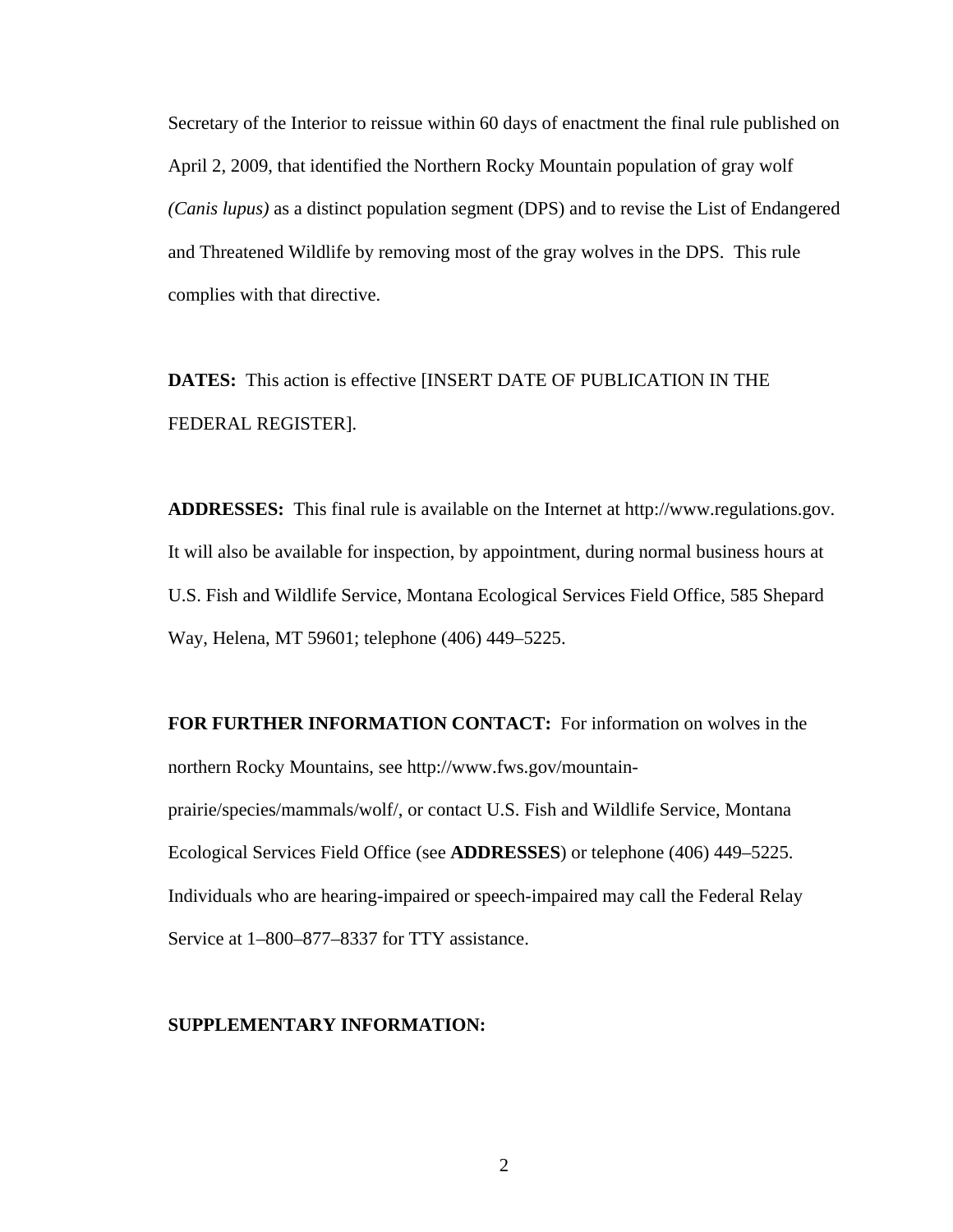### **Background**

On April 2, 2009, we, the U.S. Fish and Wildlife Service (Service), published a final rule to remove protections of the Endangered Species Act of 1973, as amended (16 U.S.C. 1531 *et seq*.), from most of the concurrently designated northern Rocky Mountain (NRM) gray wolf Distinct Population Segment (DPS) (74 FR 15123). Additional background information on the NRM gray wolf population, including previous Federal actions, can be found in our April 2, 2009, final rule. The complete text of the April 2, 2009, publication in the **Federal Register** can be viewed online as part of the docket for this rulemaking at http://www.regulations.gov.

Lawsuits challenging our April 2, 2009, final rule were filed in U.S. District Court for the District of Montana and U.S. District Court for the District of Wyoming. On August 5, 2010, the U.S. District Court for the District of Montana vacated and set aside our 2009 delisting rule *(Defenders of Wildlife et al.* v. *Salazar et al.,* (729 F. Supp. 2d 1207 (D. Mont.).

On April 15, 2011, President Obama signed Public Law 112–10—The Department of Defense and Full-Year Continuing Appropriations Act, 2011. Section 1713 of Public Law 112–10 requires: "Before the end of the 60-day period beginning on the date of enactment of this Act, the Secretary of the Interior shall reissue the final rule published on April 2, 2009 (74 Fed. Reg. 15123 *et seq*.), without regard to any other provision of statute or regulation that applies to issuance of such rule. Such reissuance (including this section) shall not be subject to judicial review and shall not abrogate or otherwise have any effect on the order and judgment issued by the United States District

3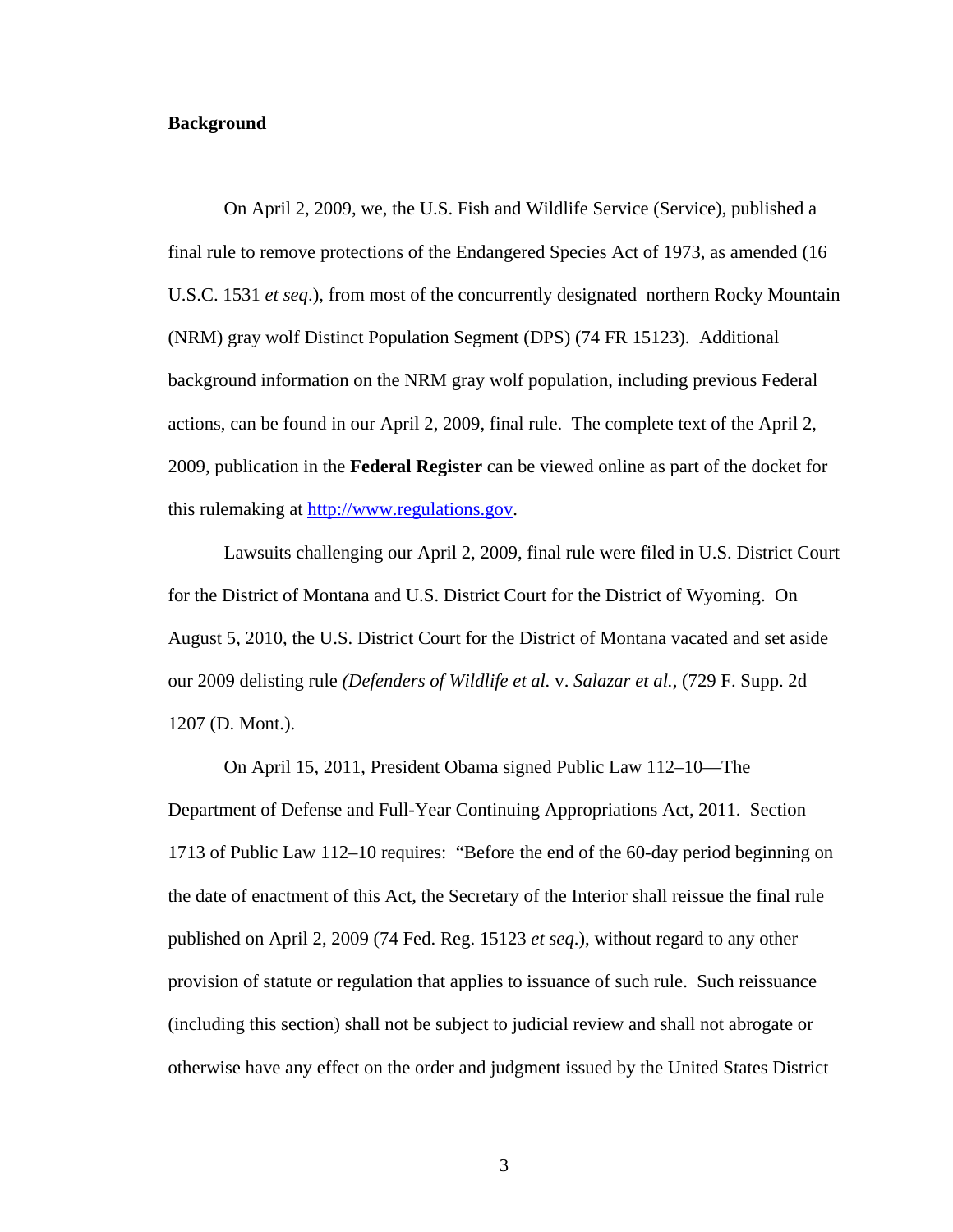Court for the District of Wyoming in Case Number 09–CV–118J and 09–CV–138J on November 18, 2010."

 This final rule implements that directive. The regulatory text of this final rule differs from that of the April 2, 2009, final regulation only to reflect the withdrawal of the April 2, 2009, delisting of the western Great Lakes distinct population segment of gray wolves (74 FR 15070) pursuant to terms of a settlement agreement approved by the District Court for the District of Columbia in *Humane Society of the United States* v. *Salazar*, 1:09–CV–1092–PLF (D.D.C), on July 1, 2009. The preamble to the 2009 final NRM rule was explicit that the regulatory language pertaining to the western Great Lakes DPS was not attributable to the NRM rule:

"Elsewhere in today's **Federal Register**, we also identify the Western Great Lakes (WGL) DPS and removed the gray wolves in that DPS from the List of Endangered and Threatened Wildlife. As the Service is taking these regulatory actions with respect to the NRM DPS and WGL DPS at the same time, this final rule includes regulatory revisions under  $\S 17.11(h)$  that reflect the removal of the protections of the Act for both the WGL DPS and most of the NRM DPS, and reflect that gray wolves in Wyoming, an SPR of the NRM DPS range, continue to be listed as an experimental population. However, only that portion of the revised gray wolf listing in § 17.11(h) that pertains to the NRM DPS is attributable to this final rule." [74 FR at 15184]

4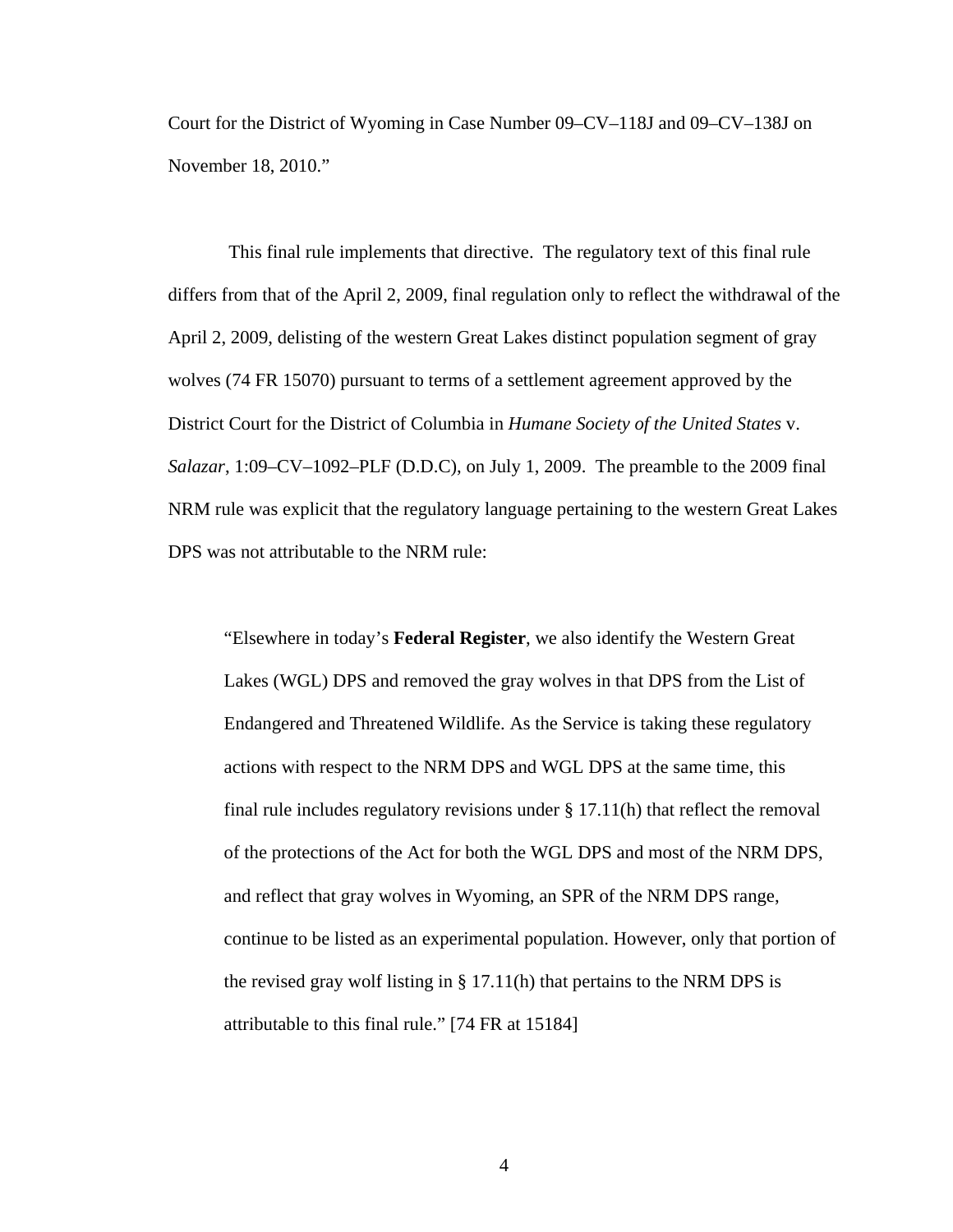## **Effects of the Rule**

Gray wolves in Montana and Idaho, as well as portions of eastern Oregon, eastern Washington, and north-central Utah, are removed from the List of Endangered and Threatened Wildlife. Gray wolves in Wyoming remain on the List of Endangered and Threatened Wildlife and continue to be subject to the provisions of our experimental population regulations codified at 50 CFR 17.84(i) and (n).

Outside Wyoming, this rule will not affect the status of the gray wolf in the NRM under State laws or suspend any other legal protections provided by State law. This rule will not affect the gray wolf's Appendix II status under the Convention on International Trade in Endangered Species of Wild Fauna and Flora (CITES).

## **Concurrent Proposed Rule**

In the Proposed Rules section of today's **Federal Register**, we are also publishing a proposed rule that reevaluates the listing of the western Great Lakes population of gray wolves *(Canis lupus)* and proposes to revise it to conform to current statutory and policy requirements. The rule portions for 50 CFR 17.11(h) of this final rule and the proposed western Great Lakes rule are different because the final rule depicts the listing for the gray wolf as it stands today, based on the long history of rulemaking for this species, various judicial decisions, and the recent congressional action. The rule portion of the western Great Lakes rule reflects the listing for the gray wolf as we envision it should be

5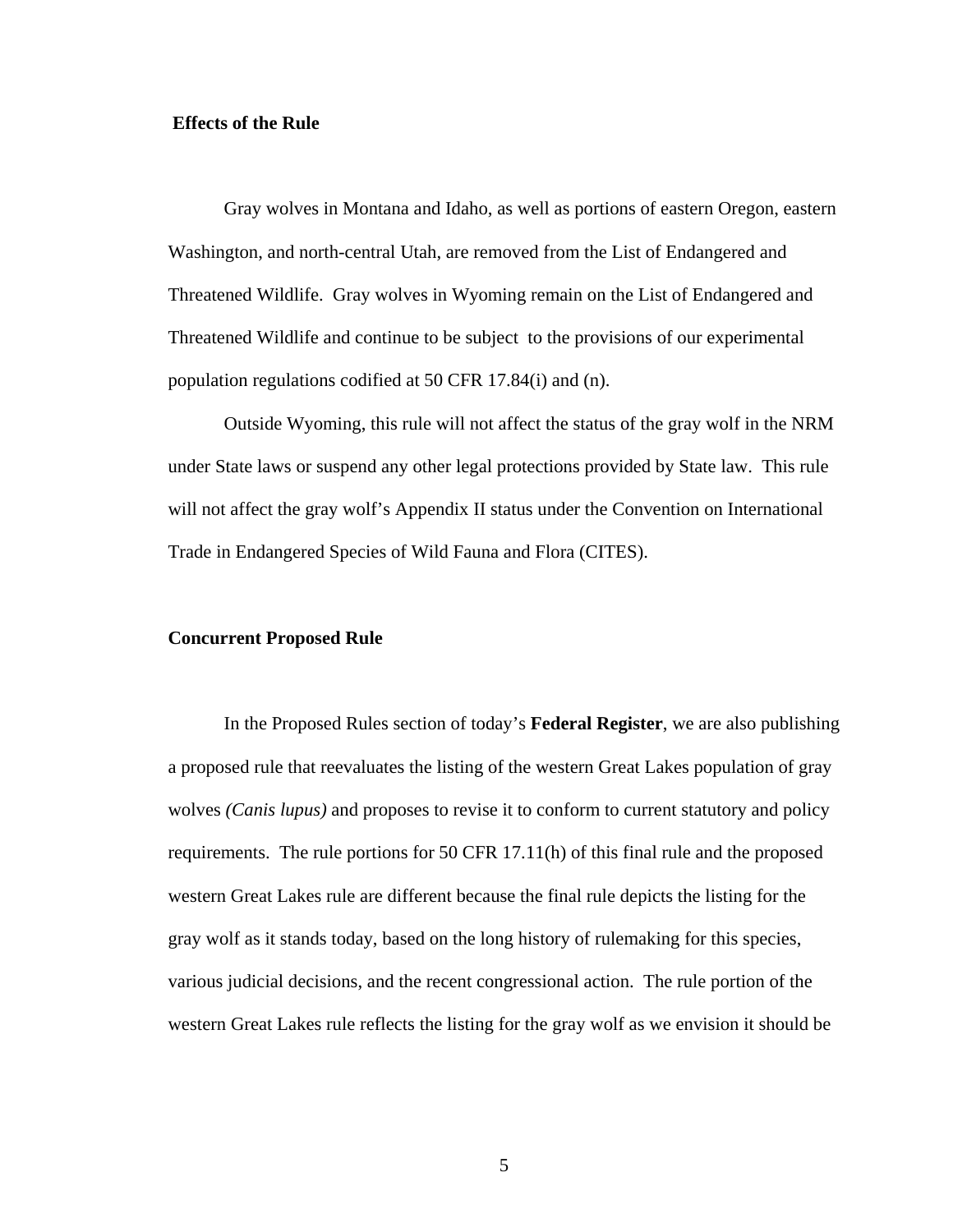unless public comments on the proposed rule provide information that persuades us that the listing should be presented differently.

#### **Effective Date**

This rule is effective upon publication in the **Federal Register**. Section 1713 of Public Law 112–10, directs us to reissue, within 60 days of enactment, the final NRM rule published on April 2, 2009. Section 1713 also expressly provides that such reissuance is not subject to any other statute or regulation that applies to such a rule.

## **Administrative Procedure**

This rulemaking implements section 1713 of Public Law 112–10, which expressly provides that the reissuance of this rule is not subject to any other provision of statute or regulation that applies to issuance of such a rule.

## **List of Subjects in 50 CFR Part 17**

 Endangered and threatened species, Exports, Imports, Reporting and recordkeeping requirements, Transportation.

### **Regulation Promulgation**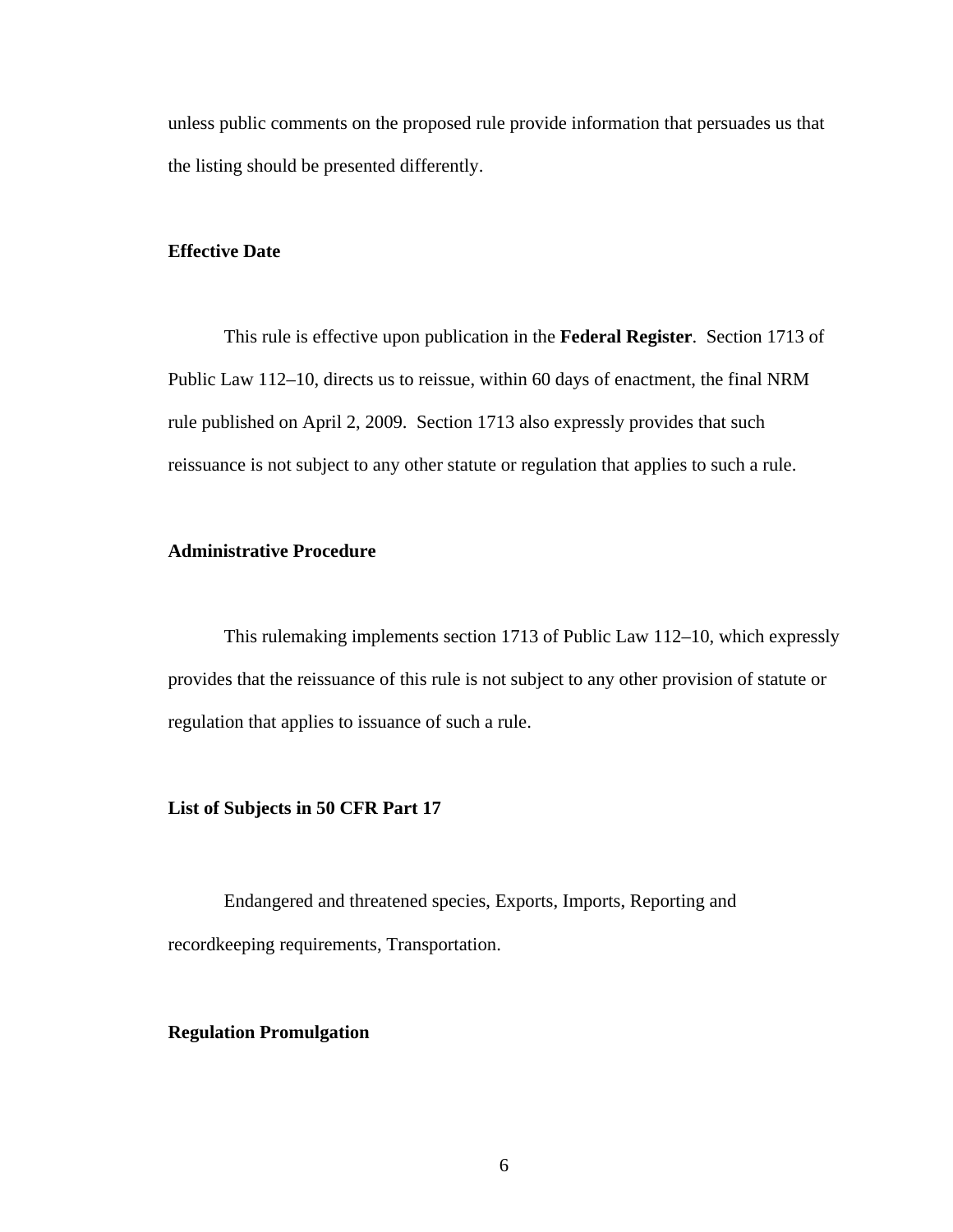Accordingly, we amend part 17, subchapter B of chapter I, title 50 of the CFR, as set forth below:

# **PART 17—[AMENDED]**

1. The authority citation for part 17 continues to read as follows:

Authority: 16 U.S.C. 1361–1407; 16 U.S.C. 1531–1544; 16 U.S.C. 4201–4245; Pub. L. 99–625, 100 Stat. 3500; unless otherwise noted.

2. Amend § 17.11(h) by revising the entry for "Wolf, gray" under MAMMALS in the List of Endangered and Threatened Wildlife to read as follows:

# **§ 17.11 [Amended]**

\* \* \* \* \*

 $(h) * * * * *$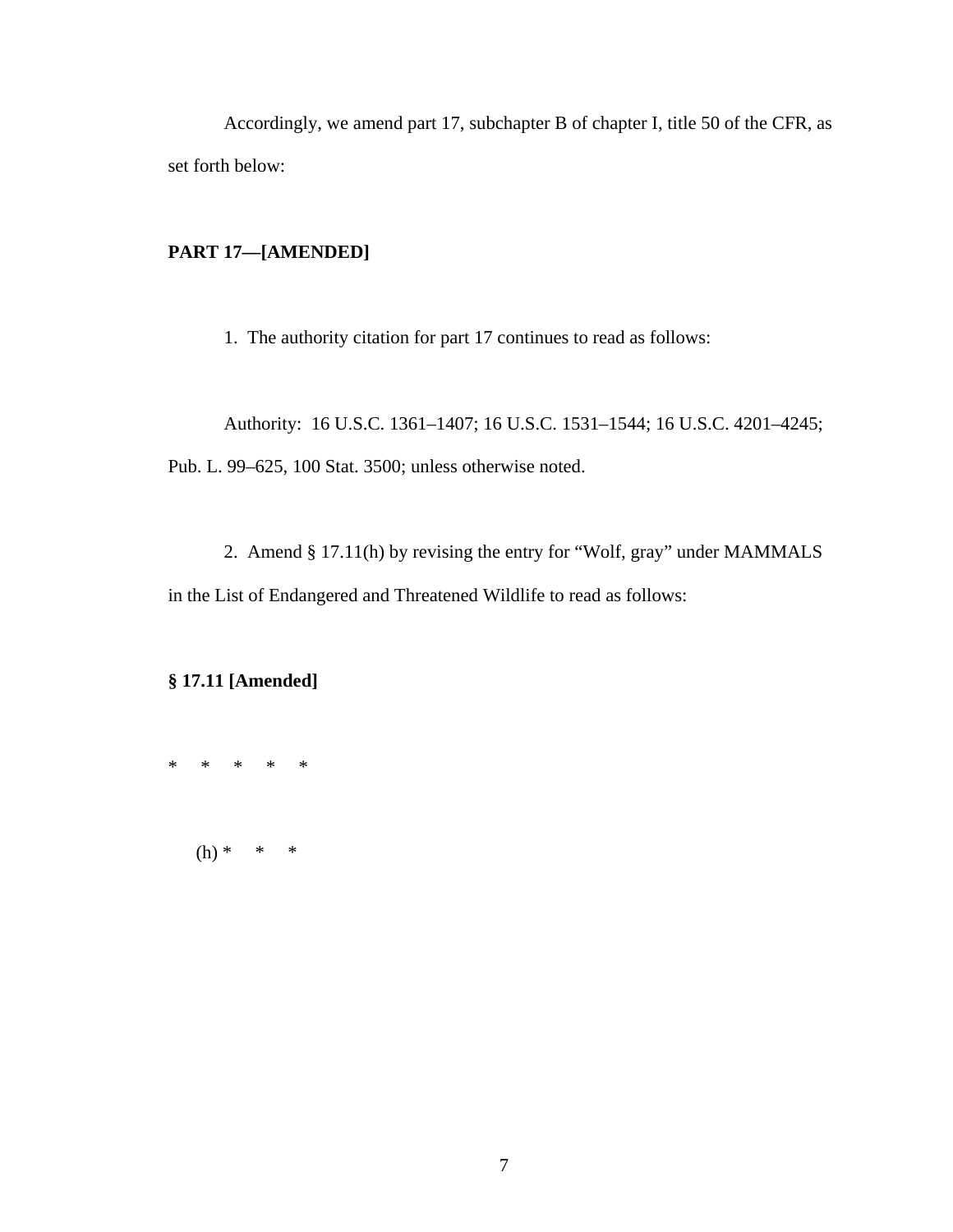| <b>SPECIES</b> |                 |                   |                                                                                                                                                                                                                                                                                                                                                                                                                                                                                                                                                                                                                                                                                                                                                |                |                         |                     |                  |
|----------------|-----------------|-------------------|------------------------------------------------------------------------------------------------------------------------------------------------------------------------------------------------------------------------------------------------------------------------------------------------------------------------------------------------------------------------------------------------------------------------------------------------------------------------------------------------------------------------------------------------------------------------------------------------------------------------------------------------------------------------------------------------------------------------------------------------|----------------|-------------------------|---------------------|------------------|
| Common name    | Scientific name | Historic<br>range | Vertebrate population where<br>endangered or threatened                                                                                                                                                                                                                                                                                                                                                                                                                                                                                                                                                                                                                                                                                        |                | Status When listed      | Critical<br>habitat | Special<br>rules |
| <b>MAMMALS</b> |                 |                   |                                                                                                                                                                                                                                                                                                                                                                                                                                                                                                                                                                                                                                                                                                                                                |                |                         |                     |                  |
| * * * * * * *  |                 |                   |                                                                                                                                                                                                                                                                                                                                                                                                                                                                                                                                                                                                                                                                                                                                                |                |                         |                     |                  |
| Wolf, gray     | Canis lupus     | Holarctic         | U.S.A., conterminous (lower 48) States,<br>except: (1) Where listed as an<br>experimental population below; (2)<br>Minnesota; (3) MT, ID, WY (however,<br>see experimental population<br>designation below), eastern WA (that<br>portion of WA east of the centerline of<br>Highway 97 and Highway 17 north of<br>Mesa and that portion of WA east of<br>the centerline of Highway 395 south of<br>Mesa), eastern OR (portion of OR east<br>of the centerline of Highway 395 and<br>Highway 78 north of Burns Junction<br>and that portion of OR east of the<br>centerline of Highway 95 south of<br>Burns Junction), and north central UT<br>(that portion of UT east of the<br>centerline of Highway 84 and north of<br>Highway 80). Mexico. | $\overline{E}$ | 1, 6, 13, 15, 17.95 (a) |                     | N/A              |
| Do             | do              | do                | U.S.A. (MN)                                                                                                                                                                                                                                                                                                                                                                                                                                                                                                                                                                                                                                                                                                                                    | T              | 35                      | 17.95(a)            | 17.40(d)         |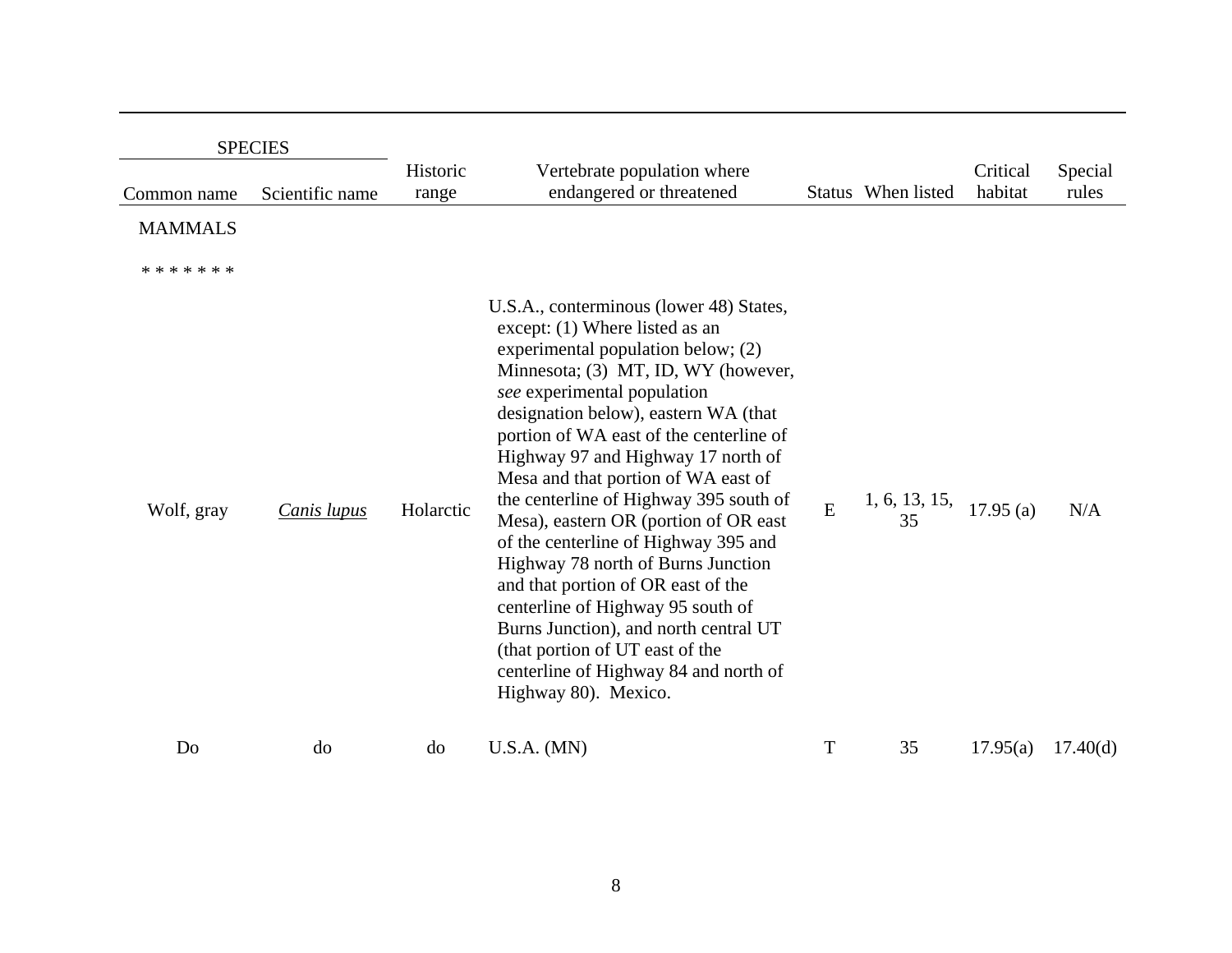| Do                                                    | do          | do                                                                                        | U.S.A. (portions of AZ, NM, and $TX$ —<br>see § $17.84(k)$ ) | XN | 631      | N/A | 17.84(k)             |
|-------------------------------------------------------|-------------|-------------------------------------------------------------------------------------------|--------------------------------------------------------------|----|----------|-----|----------------------|
| Wolf, gray<br>[Northern Rocky]<br><b>Mountain DPS</b> | Canis lupus | U.S.A.<br>(MT, ID,<br>WY,<br>eastern<br>WA,<br>eastern<br>OR, and<br>north<br>central UT) | U.S.A. (WY—see § 17.84(i) and (n))                           | XN | 561, 562 | N/A | 17.84(i)<br>17.84(n) |

\* \* \* \* \* \* \*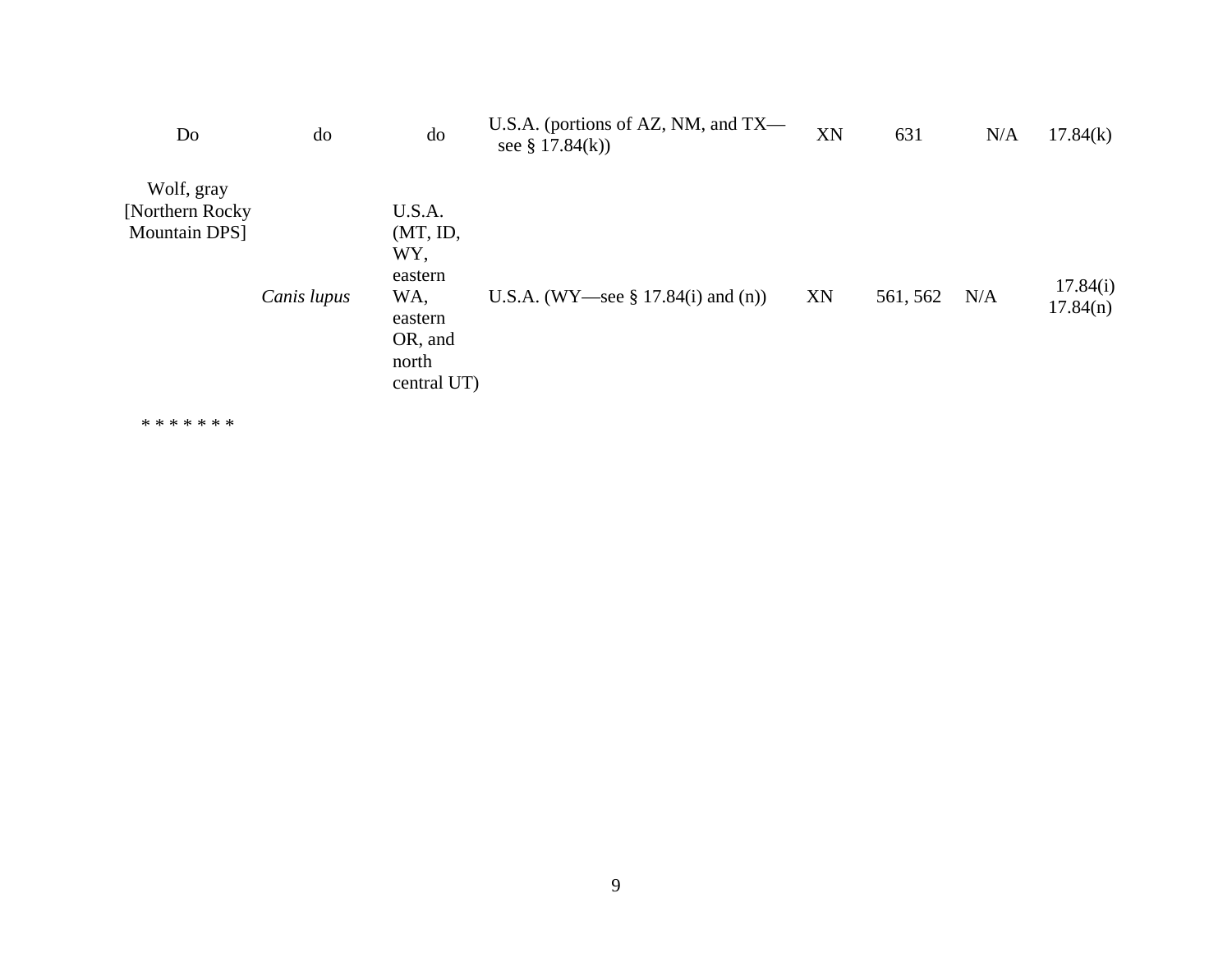- 3. Amend § 17.84 by:
- a. Revising paragraphs  $(i)(7)(i)$  and  $(ii)$  and removing paragraph  $(i)(7)(iii)$ ;
- b. Revising the first sentence of paragraph  $(n)(1)$ ; and
- c. Revising paragraphs  $(n)(9)(1)$  and  $(ii)$  and removing paragraph  $(n)(9)(iii)$ . The revisions read as follows:

## **§ 17.84 Special rules—vertebrates.**



(i) The nonessential experimental population area includes all of Wyoming.

(ii) All wolves found in the wild within the boundaries of this paragraph  $(i)(7)$ will be considered nonessential experimental animals. In the conterminous United States, a wolf that is outside an experimental area (as defined in paragraph (i)(7) of this section) would take on the status for wolves in the area in which it is found unless it is marked or otherwise known to be an experimental animal; such a wolf may be captured for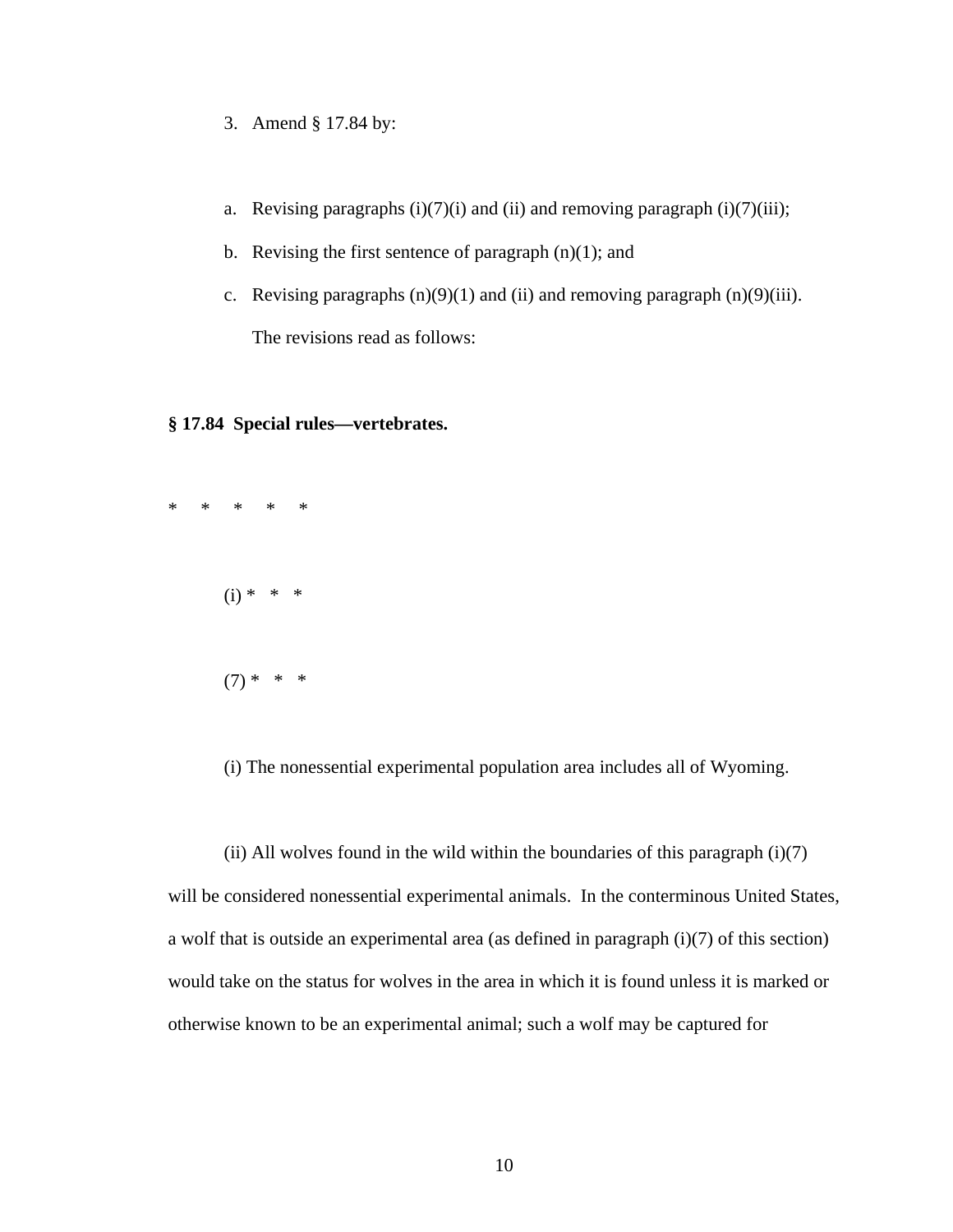examination and genetic testing by the Service or Service-designated agency.

Disposition of the captured animal may take any of the following courses:

(A) If the animal was not involved in conflicts with humans and is determined likely to be an experimental wolf, it may be returned to the reintroduction area.

(B) If the animal is determined likely to be an experimental wolf and was involved in conflicts with humans as identified in the management plan for the closest experimental area, it may be relocated, placed in captivity, or killed.

(C) If the animal is determined not likely to be an experimental animal, it will be managed according to any Service-approved plans for that area or will be marked and released near its point of capture.

(D) If the animal is determined not to be a wild gray wolf or if the Service or agencies designated by the Service determine the animal shows physical or behavioral evidence of hybridization with other canids, such as domestic dogs or coyotes, or of being an animal raised in captivity, it may be returned to captivity or killed.

\* \* \* \* \*

 $(n) * * * * *$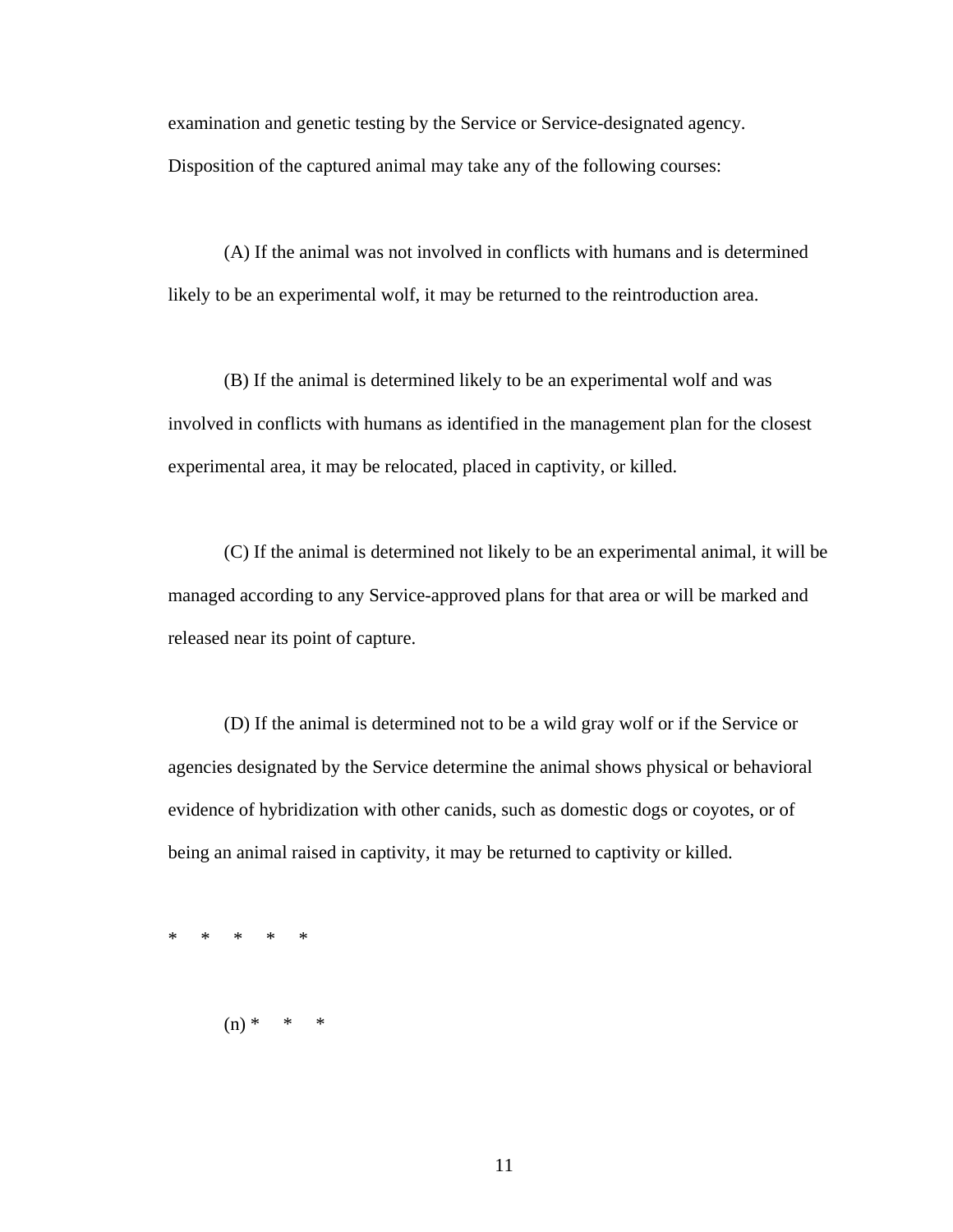(1) The gray wolves (wolf) identified in paragraph (n)(9)(i) of this section are a nonessential experimental population. \* \* \*

\* \* \* \* \*

 $(9) * * * *$ 

(i) The nonessential experimental population area includes all of Wyoming.

(ii) All wolves found in the wild within the boundaries of this experimental area are considered nonessential experimental animals.

\* \* \* \* \*